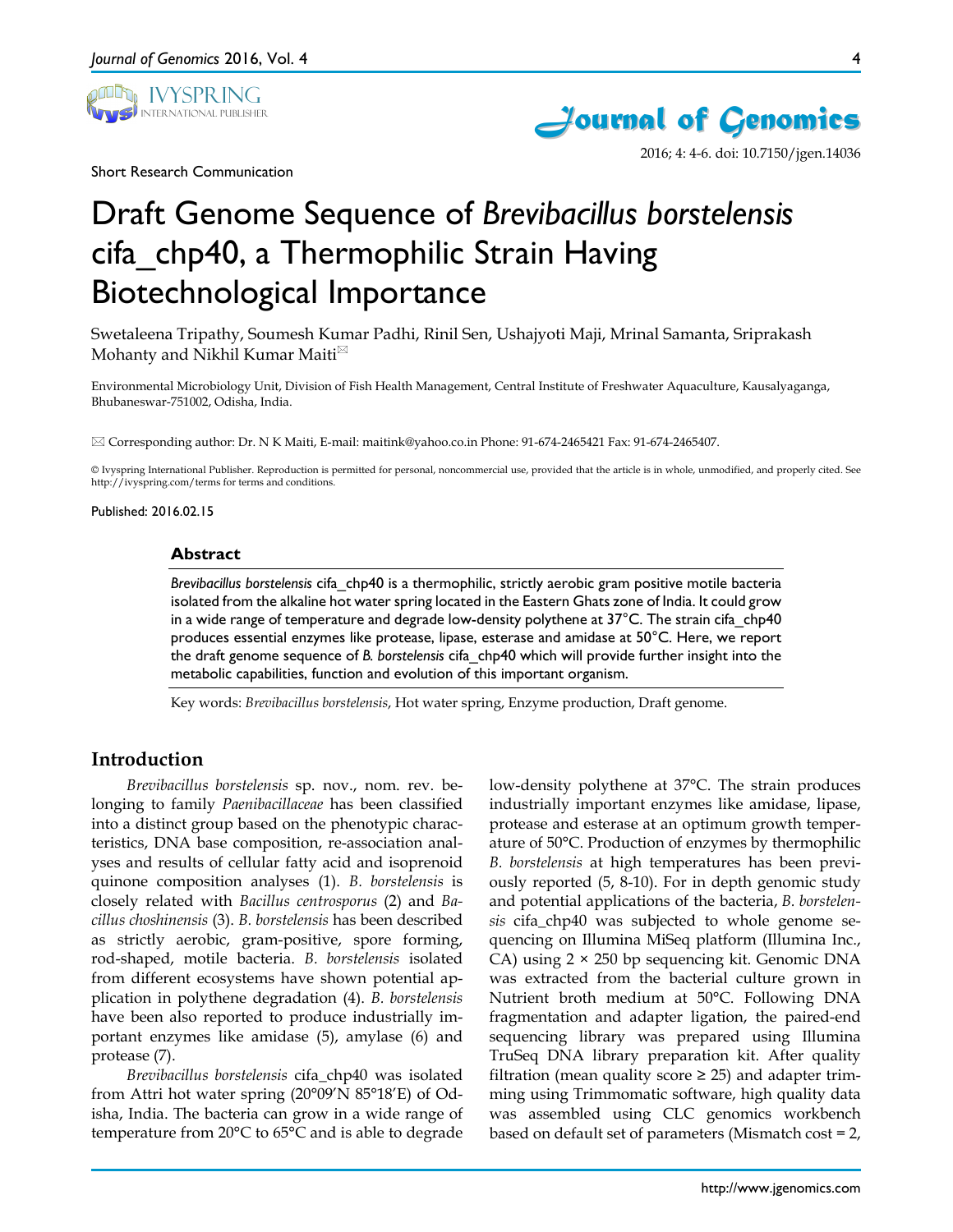Insertion  $cost = 3$ , Deletion  $cost = 3$ , Length fraction =  $0.5$  and Similarity fraction =  $0.8$ ) to obtain the scaffolds. The coding sequences (CDS) were predicted from the scaffolds using 'Prodigal' software, which is a microbial gene-finding program (11). Ribosomal and transfer RNAs were identified by aligning the scaffolds to Rfam database (12). The predicted CDS were annotated by comparison with non-redundant protein database of NCBI using BLASTX (13). Functional annotation of the sequences was performed using Gene Ontology (GO) terms with Blast2GO V2.8.0 software. Transposable elements were identified by Transposon PSI program (http://transposonpsi.sourceforge.net). Simple sequence repeats were determined using 'MISA', that allows the identification and localization of different microsatellites.

A total of 37,456,348 high quality paired-end reads with 347X coverage (mean read length 147 bp) were obtained. The total length of the genome was found to be 5,196,578 bp assembled into 38 scaffolds with 14 scaffolds having  $>20,000$  bp and 6 scaffolds having >30,000 bp length. The G+C content was 51.90%. The draft genome of *B. borstelensis* cifa\_chp40 harbored 5103 genes that encoded 4831 protein-coding genes including 113 tRNA and 3 rRNA genes (Table 1). Based on GO annotation, maximum CDS were categorized under molecular functions (615) followed by biological processes (468) and cellular components (159). Greater number of sequences was classified under the GO categories *viz*., catalytic activity, metabolic process, cellular process, binding, cell, cell part, localization and macromolecular complex (Figure 1). Besides, three transposable elements (ISC1316, LINE and ISC1316) and four simple sequence repeats were identified. The genome sequence of *B. borstelensis* cifa\_chp40 encoded chaperone pro-

**Table 1.** Genome features of *Brevibacillus borstelensis* cifa\_chp40.

enzymes of industrial significance.

teins and essential enzymes involved in large scale processes and required for production of different biomolecules. These enzymes include metalloprotease, serine peptidase, phospholipase, metallophosphoesterase, penicillin amidase and amidohydrolase and are involved in various biosynthesis and metabolic processes. The draft genome features of *B. borstelensis* cifa\_chp40 indicate the biotechnological implication of the thermophilic bacteria in producing

| Features                             | Values       |
|--------------------------------------|--------------|
| Genome size                          | 5,196,578 bp |
| Total number of scaffolds            | 38           |
| G+C content                          | 51.90%       |
| Total number of genes                | 5103         |
| Total number of protein-coding genes | 4831         |
| Plasmid                              | $\Omega$     |
| tRNA genes                           | 113          |
| rRNA genes                           | 3            |



Figure 1. Classification of protein-coding genes based on gene ontology into three main categories: biological processes, molecular functions and cellular components. The y-axis on the right indicates the number of genes in a category. The y-axis on the left indicates percentage of a specific category of genes in the main category.